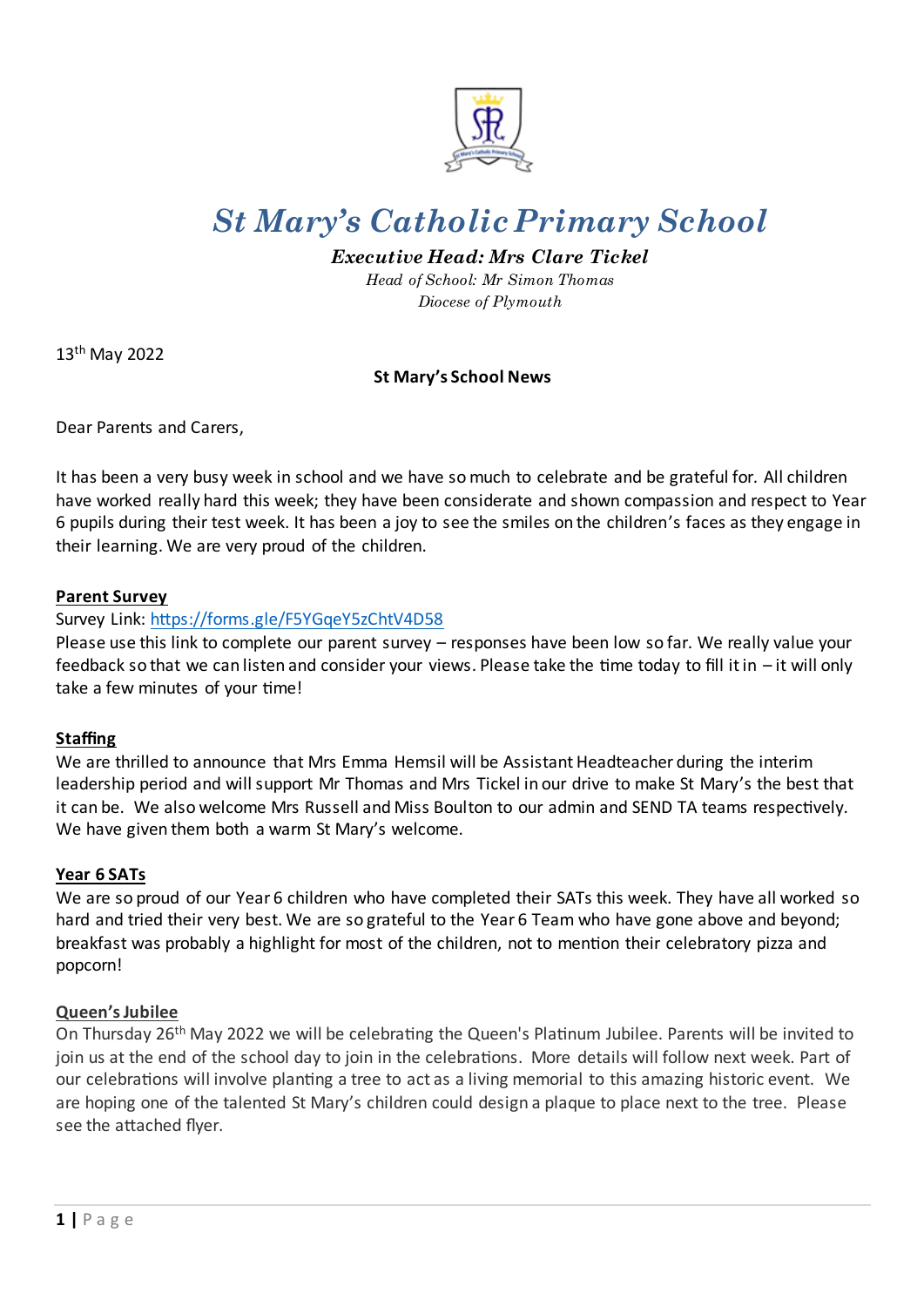## **Healthy Lunchboxes**

Please plan the contents of your child's lunchbox carefully and remember that they should be consuming 5 a day (fruit/vegetables). This can easily be achieved by including some carrot sticks or cucumber slices and a piece of fruit. We have noticed a number of children with multiple packets of crisps and chocolate bars as their entire lunch. There is minimal nutritional value in this and a sustained poor diet can lead to many health problems.

## **Earrings and PE**

All earrings must be removed on PE days. Ideally this will be done at home, so as to prevent losing them at school. Tape cannot be used to cover earrings so please only have piercings in the school summer holidays to give the ears the chance to heal properly and allow for earring removal . After that, we will expect them to be removed. PE kit should be plain with no logos. Full guidance for expectations of PE kit in September will follow shortly.

#### **Punctuality**

Punctuality still needs to be improved for some children. Remember, just being 12 minutes late each day adds up to 1 HOUR of LOST LEARNING PER WEEK! If you are struggling with morning routines and need some support, then please speak to members of the Pastoral Team; Mrs Wright, Mrs Watts or Mr Thomas.

#### **End of Day Routines**

Staff have reviewed the end of day routines and we all agree that now is the time to revert back to pre-Covid routines of all pupils being collected from their classroom doors.

From Monday 16th May all classes will be collected from their classroom doors. This will allow pupils to remain safely within the classroom whilst awaiting collection. See below for where to collect your child.

EYFS: Collect from the yellow gate as usual.

Year 1: all Year 1 children will leave from Mrs Kernick's door.

Year 2: all Year 2 children will leave from Mrs Eddy's door.

Year 3: all Year 3 children will leave from the double doors between the Year 3 classrooms that face the large playground.

Year 4: 4W will leave from their classroom door, 4H can be collected from the corner near their door.

Year 5: both classes will leave from their classroom doors located at the far end of the astro.

Year 6: 6D can be collected from the door between the art room and year 5, halfway along the astro. 6L can be collected from the door to the left of the Year 3 classrooms in the large playground.

The carpark gates and side gate will all be opened at 8.50am and then again at 3.10pm to allow parents to come onto site and wait outside classrooms. If you have more than one child you will be able to walk around to collect then from their exit point. Parents will be able to choose which gate to enter / exit from and we hope that this will ensure fluid movement of people on site.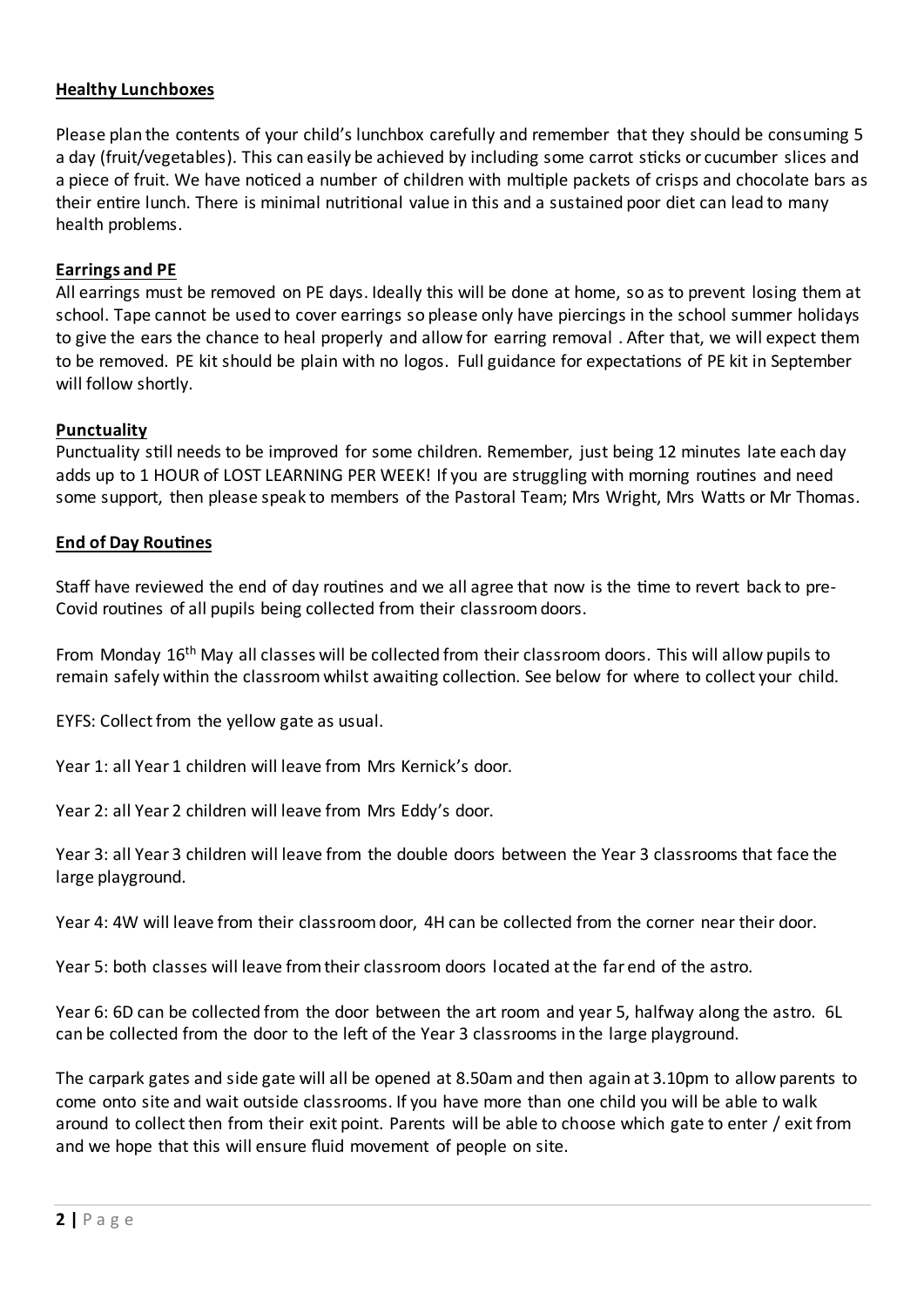Our policy is 'drop and go' and 'collect and go' to enable clubs and child activities to take place on the playgrounds as quickly after drop off / collection as possible.

If you are happy for your upper key stage 2 (Years 5 and 6) child to walk home, please send written permission for them to do so to the school office.

Any parent who has a query must still go to our front reception office and no parents or unauthorised persons are allowed to enter the building without signing in at this point.

# **BSO concert**

Thank you to those parents who have kindly volunteered to help with the BSO trip this coming Wednesday. The children are excited to be going on the trip and it is a real step back towards the life of the school as it was before the pandemic.

## **Reading volunteers**

We are delighted to have had some parents kindly offer them time to listen to readers. If you have an hour or more that you could spare, we would love to welcome you as a reading volunteer in school. Please contact the office if you might be able to help. Volunteers will need to have a valid DBS which we will be happy to arrange.

## **Sailing Club**

Each Friday a group of children from years five and six have been attending a water sports club at Poole Park. They are receiving excellent coaching from the instructors at Rockley Watersports and have already learned how to set up a dinghy, steer, tack and gybe (turn the boat through the wind), balance a dinghy and de-rig the boat at the end of a session. There is an opportunity for them to work towards stages 1 and 2 of the Royal Yacht Association's coaching pathway. In a few weeks they will compete in their first regatta. The staff at Rockley Watersports are incredibly impressed with their progress and all the children have been a fantastic credit to themselves, their families and the school.



# **Amazing fundraising**

A huge "well done" to Millie in Year 4. You may remember Millie setting a fundraising challenge during the pandemic. She has done it again and set herself the target of cycling or walking 100 miles in 3 months starting in March. Millie hit that target with a seven-mile bike ride on Sunday. So far, she is on track to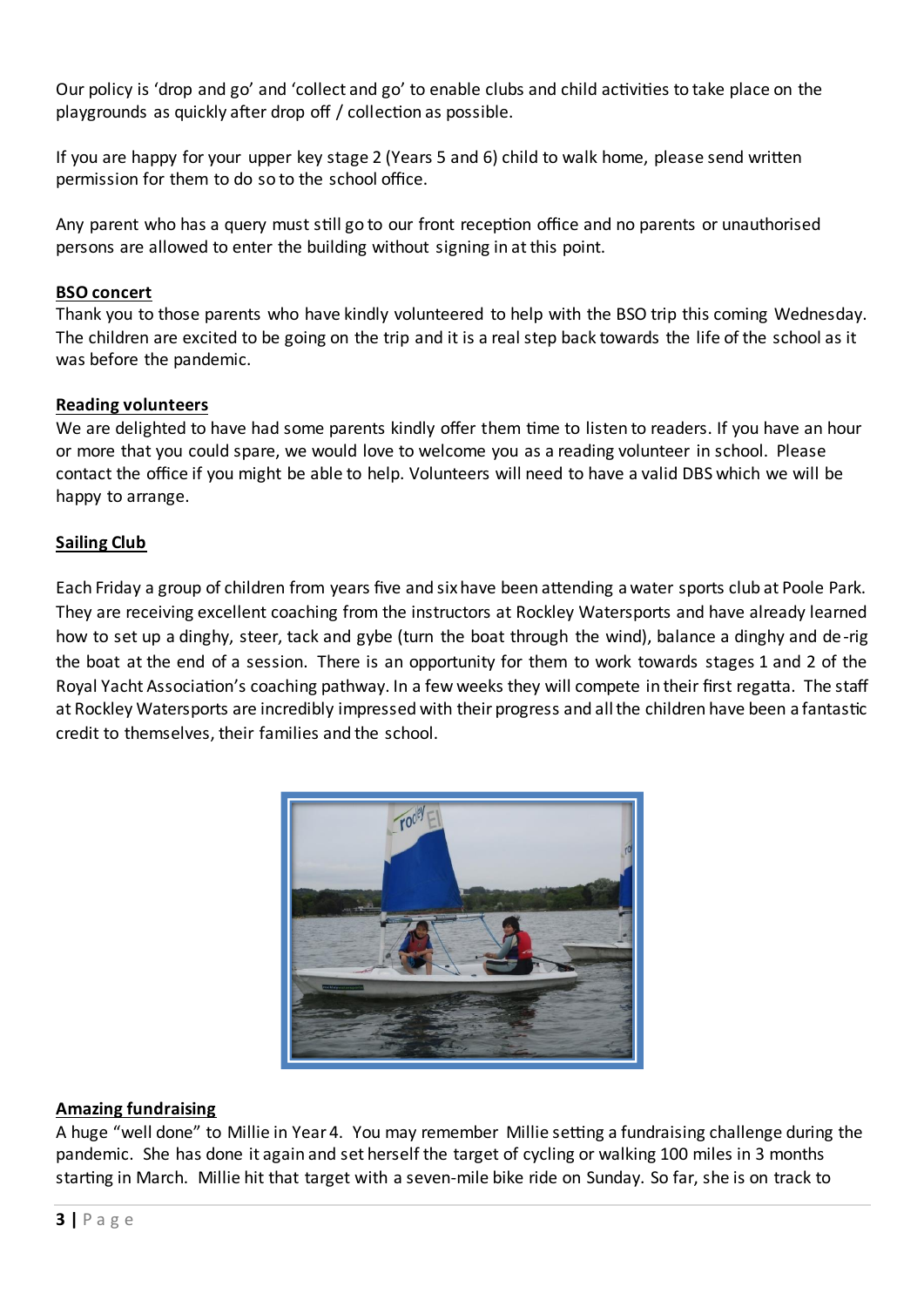raise an incredible £300 for MacMillan Cancer Support. What a great way of showing our virtues of perseverance and humility!

# **Care for our Common Home**

Year 4 have been writing about plastic pollution and the effects it has on marine wildlife. They are determined that no more of God's creatures should be harmed like the whales they have heard about because of the thoughtless dumping of plastic. Please have a look at the materials from Greenpeace that the children used as the stimulus for their writing and take a minute to think how you could help save plastic waste.

| <b>GREENPEACE</b> EVERYDAY<br><b>THE BIG</b><br><b>PLASTIC</b><br><b>COUNT</b><br><b>16-22 MAY</b><br>Sign up now, count your plastic for one week and together let's gather the<br>evidence we need to push for proper action to tackle the plastic crisis. | 160,068 PEOPLE HAVE JOINED.<br><b>HELP REACH 200,000.</b>                                                                                                                                                                                                                                                                                                                                                                                                                                                    |
|--------------------------------------------------------------------------------------------------------------------------------------------------------------------------------------------------------------------------------------------------------------|--------------------------------------------------------------------------------------------------------------------------------------------------------------------------------------------------------------------------------------------------------------------------------------------------------------------------------------------------------------------------------------------------------------------------------------------------------------------------------------------------------------|
|                                                                                                                                                                                                                                                              | Leanne from Hackney signed up 10 seconds ago<br>Suzanne from Hammersmith and Fulham signed up 41 seconds ago<br>Faye from Lewisham signed up 1 minute ago                                                                                                                                                                                                                                                                                                                                                    |
|                                                                                                                                                                                                                                                              | First name                                                                                                                                                                                                                                                                                                                                                                                                                                                                                                   |
|                                                                                                                                                                                                                                                              | Last name                                                                                                                                                                                                                                                                                                                                                                                                                                                                                                    |
|                                                                                                                                                                                                                                                              | <b>Email address</b>                                                                                                                                                                                                                                                                                                                                                                                                                                                                                         |
|                                                                                                                                                                                                                                                              | Mobile number                                                                                                                                                                                                                                                                                                                                                                                                                                                                                                |
|                                                                                                                                                                                                                                                              | Postcode                                                                                                                                                                                                                                                                                                                                                                                                                                                                                                     |
|                                                                                                                                                                                                                                                              | <b>SUBMIT</b>                                                                                                                                                                                                                                                                                                                                                                                                                                                                                                |
|                                                                                                                                                                                                                                                              | By signing up to The Big Plastic Count you consent to us sending you emails<br>relating to The Big Plastic Count including information on how to take part,<br>the investigation findings and relevant campaigning asks. You don't have to<br>leave your phone number, but if you do, we'll only use this to send you<br>reminders and relevant messages about the Big Plastic Count by SMS. You<br>can unsubscribe from any communications at any time. For more details,<br>please see our privacy policy. |

# **Summer Term Reminders**

- Summer uniform but pupils may wear their winter uniform on cooler days
- Closed toe shoes only.
- School PE kit only no sportswear with logos.
- Bring in a named sun cap and a lightweight coat all labelled.
- Apply sunscreen before children come to school.
- Plenty of fluids for hot weather (water only we can refill in school).

#### **Class Photos**

The last day for ordering class photos from Fraser Portraits will be Wednesday 18<sup>th</sup> May. If you would like to make an order, please follow the order instructions on your child's photo proof.

#### **Summer Term Dates**

Year 1 Liturgy in school - parents welcome 20<sup>th</sup> May (please sign in at the school office) Years 2 and 3 Mass in school- parents welcome 17<sup>th</sup> June Year 6 residential at PGL 24<sup>th</sup>-27<sup>th</sup> June Transition Day for all BCP schools 1st July Year 6 trip to Bovington Tank Museum 6<sup>th</sup> July School sports day (KS 1/EYFS a.m. KS 2 p.m.) 13<sup>th</sup> July School sports reserve day 19<sup>th</sup> July Whole school Mass at Church 20<sup>th</sup> July School concert at Church 20<sup>th</sup> July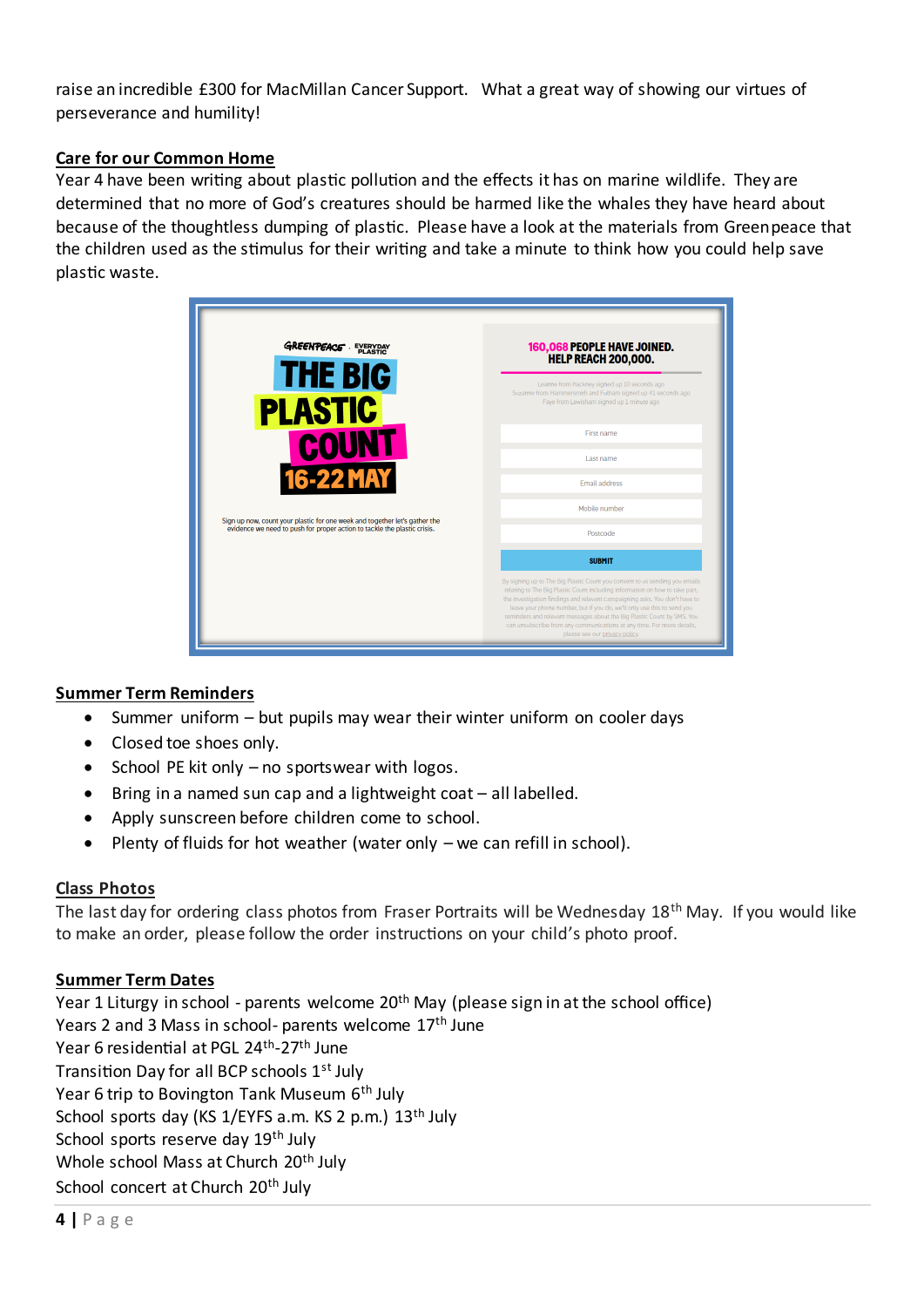#### **Statutory Assessments**

The Statutory Assessments continue for Year 2, then the Multiplication Times Table Check for Year 4 and Phonic Screen for Year 1 and 2 in June. Please support you child by ensuring they have a good breakfast and get a good night's sleep, particularly before tests. If you are concerned that your child is struggling to sleep or breakfast routines can be challenging, then please talk to your child's teacher or our pastoral team. Remember, attendance and punctuality is essential at this time.

## **May Celebration of Mary**

On 17th of May we will hold a celebration for Mary, children may wish to bring in a Rosary. We would ask that as many children as possible bring in a flower which they will place under the picture of Our Lady in the school hall.

#### **Catholic Life**

From the first mention of Mary in the Bible she shows **faith and courage** when faced with the angel Gabriel. Even though she was young and frightened, her belief in God meant she accepted this role without question. Whenever Mary could, she happily showed concern for other people. She didn't expect anything in return.

Blessed Virgin Mary, model of Faith and Obedience

# **Let Us Pray Prayer for the Consecration of Russia & Ukraine to the Immaculate Heart of Mary.**

Most glorious Mother, Queen of Heaven and Earth, To you do we turn in our time of need. Your Heart is most pure, Your virtues overflow in superabundance, You are the Immaculate Conception, You are our Mother and Queen. In the face of grave evil, In this time of war, In this time of devastation and chaos, We entrust all to you. Immaculate Heart of Mary, Please pray for us, Cover us with your mantle of protection, Free us from violence, Free us from war. Immaculate Heart of Mary, Call us to repentance, Open the eyes of sinners, Pour down your Son's mercy, Pour down His abundant grace. We consecrate to your Immaculate Heart this day, Ourselves and our loved ones, Our families and churches, Our communities and countries.